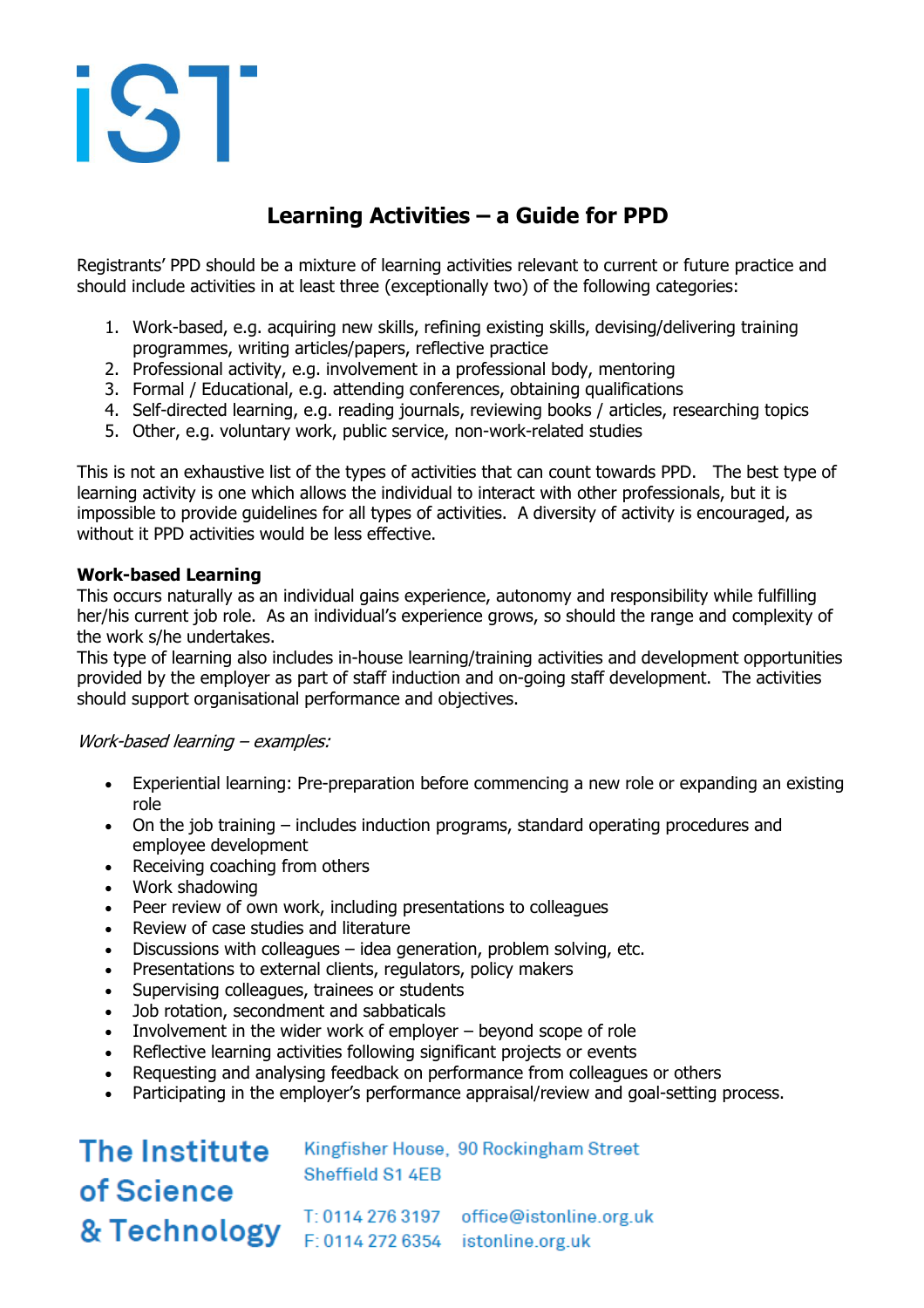#### **Professional activity**

Professional activities that support professional development include participating in:

- the activities of the Institute of Science & Technology
- activities that develop the professional skills and knowledge of other professionals
- activities that apply scientific expertise in the wider community.

#### Professional activity – examples:

- Involvement in the activities of a professional body officer, organiser, committee member, working group member, conference attendance
- Organiser of a scientific meeting, course or other training activities
- Proof-reading the work of others, contributing to published work, writing standard operating procedures or methodology for others to use
- Supervising/training new members of staff or students
- Membership of a technical expert group  $-$  e.g. special interest group, section or study group
- Preparation of new material for training, lecturing or teaching of staff or students
- Preparation for giving presentations or being a discussant at conferences or scientific meetings
- Networking with professionals in other organisations
- Coaching or mentoring

#### **Formal / educational**

Formal/educational professional development includes the participation in activities that lead to gaining academic/professional qualifications and the attendance at structured learning activities organised by professional bodies, learned societies or training providers; and also the preparation of papers, articles or presentations for a professional audience.

#### Formal / educational – examples:

- Undertaking a program of learning or research for an academic qualification
- Attending training courses and events
- Attending conferences or scientific meetings
- Undertaking distance learning or e-learning activities
- Reading to understand the legal, regulatory framework for professional work
- Maintaining or developing specialist skills
- Writing articles or papers
- Preparing presentations for conferences or scientific meetings
- Preparing material for training courses

#### **Self-directed learning**

Self-directed learning takes place when an individual takes the initiative to identify her/his learning needs, formulate learning goals, design learning experiences, identify and use human and material resources and evaluate learning outcomes.

## The Institute of Science

Kingfisher House, 90 Rockingham Street Sheffield S1 4EB

T: 0114 276 3197 office@istonline.org.uk 8 Technology F: 0114 272 6354 istonline.org.uk